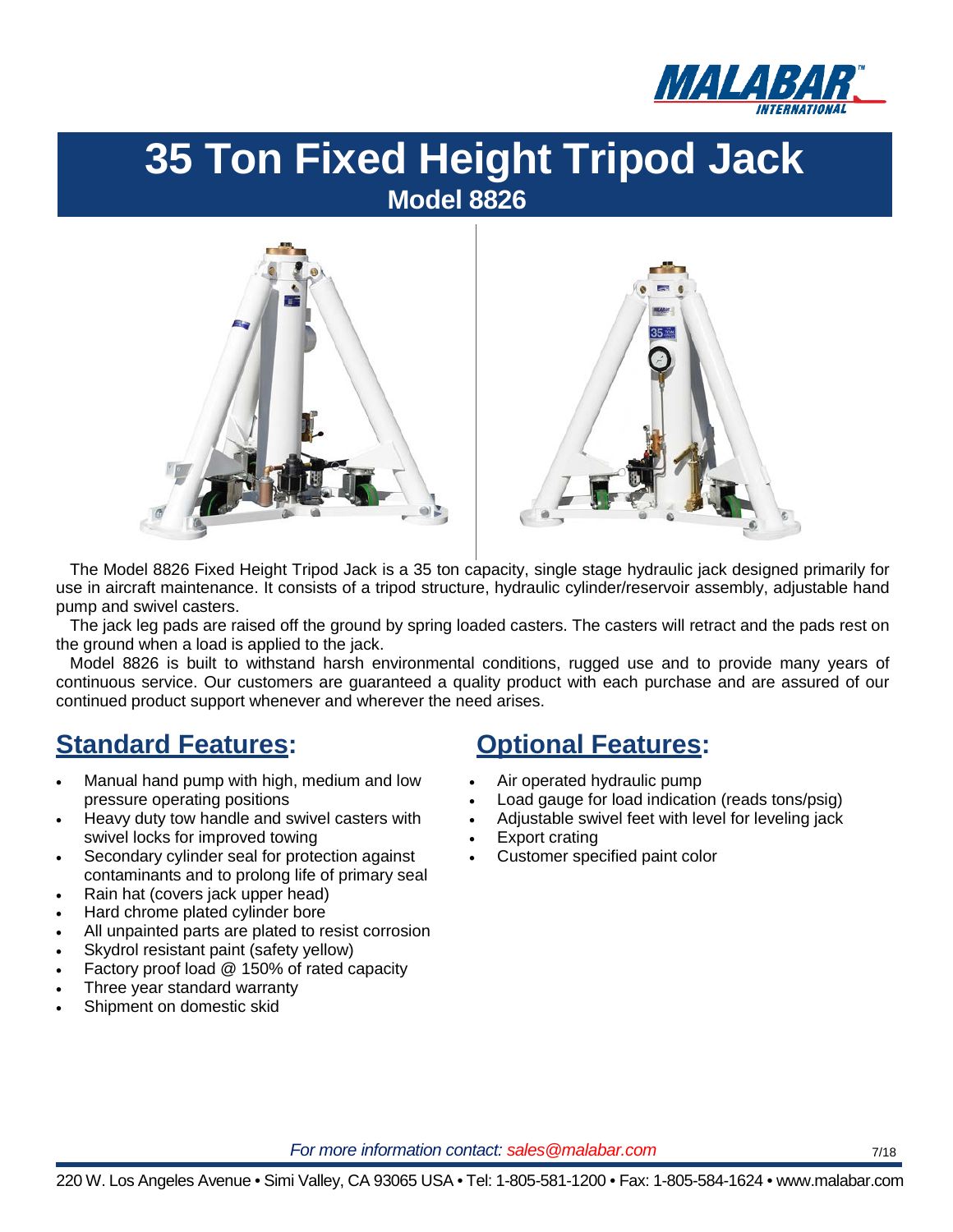



*For more information contact: sales@malabar.com 7/18*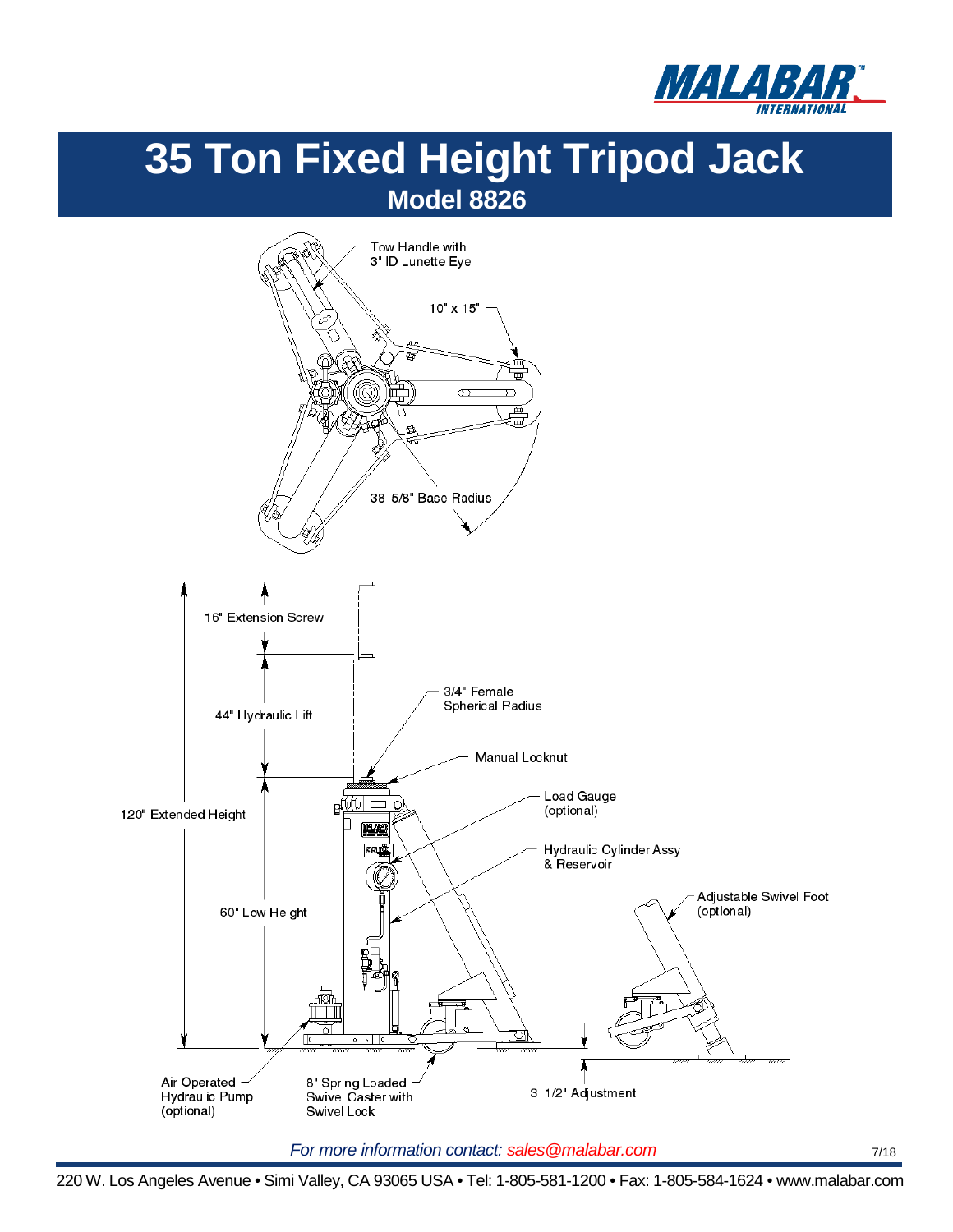

## **Specifications:**

| <b>Model 8826 Typical Aircraft Applications:</b>        |                     |  |  |
|---------------------------------------------------------|---------------------|--|--|
| Wing                                                    | <b>Aft Fuselage</b> |  |  |
| BAE146, B727, B737, DC9, ERJ190-E2,<br>F100, MD80, MD90 | B727                |  |  |

#### **Optional Equipment Codes:**

*(Specify with order)*

- AP: Air Operated Hydraulic Pump
- GA: Load Gauge
- AF: Adjustable Swivel Foot
- SPC: Special Paint Color (yellow is standard)

8826PK: Repair Kit

#### **Packaging Codes & Options:**

*(Specify with order)* 

- -: Domestic Skid Jack Set-up
- KD: Domestic Skid Jack Knocked Down (Additional Cost)
- EC: Export Crate Jack Set-up (Additional Cost)
- ECKD: Export Crate Jack Knocked Down (Additional Cost)

*For more information contact: sales @malabar.com 7/18* 

220 W. Los Angeles Avenue • Simi Valley, CA 93065 USA • Tel: 1-805-581-1200 • Fax: 1-805-584-1624 • www.malabar.com